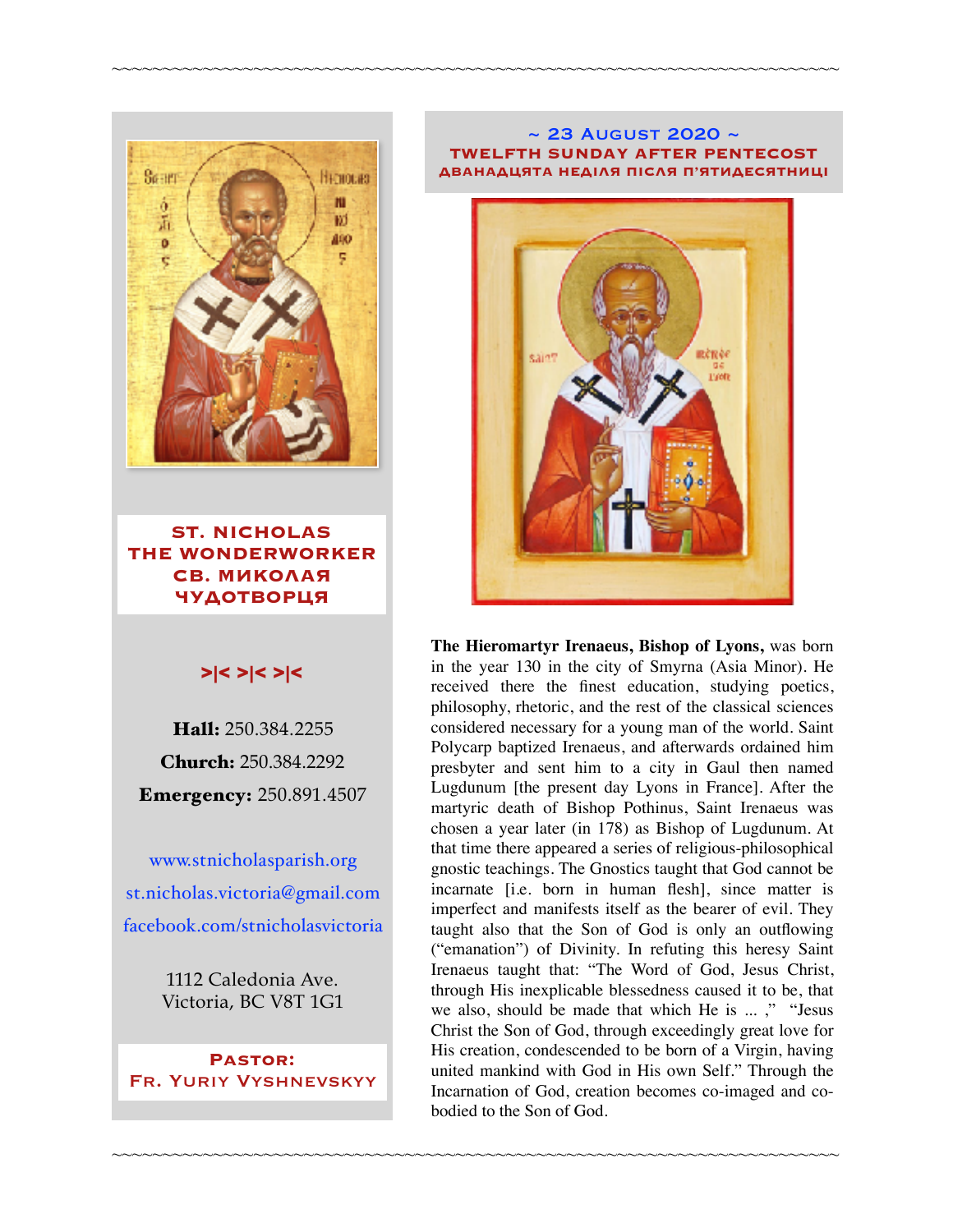| <b>SUNDAY HYMNS</b>                |                                                                         |          |  |  |  |
|------------------------------------|-------------------------------------------------------------------------|----------|--|--|--|
| <b>OPENING HYMN</b>                | Увійди, Єрею / Come My Friends pg. 238-239                              |          |  |  |  |
| <b>COMMUNION HYMN</b>              | Витай Між Нами / With Solemn Greeting pg. 244-245                       |          |  |  |  |
| <b>CLOSING HYMN</b>                | Наче Повний Голос Дзвону/Having Shared Your Loving Kindness pg. 270-271 |          |  |  |  |
| <b>SUNDAY &amp; DAILY SCHEDULE</b> |                                                                         |          |  |  |  |
| SUNDAY, Aug 23                     | Liturgy - for the Parishioners of St Nicholas Parish                    | 10:00 AM |  |  |  |
| MONDAY, Aug 24                     | <b>NO SERVICES</b>                                                      |          |  |  |  |
| TUESDAY, Aug 25                    | <b>NO SERVICES</b>                                                      |          |  |  |  |
| <b>WEDNESDAY, Aug 26</b>           | <b>NO SERVICES</b>                                                      |          |  |  |  |
| THURSDAY, Aug 27                   | <b>NO SERVICES</b>                                                      |          |  |  |  |
| FRIDAY, Aug 28                     | <b>NO SERVICES</b>                                                      |          |  |  |  |
| SATURDAY, Aug 29                   | <b>NO SERVICES</b>                                                      |          |  |  |  |
| SUNDAY, Aug 30                     | Liturgy - for the Parishioners of St Nicholas Parish                    | 10:00 AM |  |  |  |

~~~~~~~~~~~~~~~~~~~~~~~~~~~~~~~~~~~~~~~~~~~~~~~~~~~~~~~~~~~~~~~~~~~~~~~~

| <b>SUNDAY EPISTLE READERS</b> |                  |                  |                |  |
|-------------------------------|------------------|------------------|----------------|--|
| <b>DATE</b>                   | <b>READING</b>   | <b>UKRAINIAN</b> | <b>ENGLISH</b> |  |
| SUNDAY, Aug 23                | 1 Cor. 15: 1-11  | -----------      |                |  |
| SUNDAY, Aug 30                | 1 Cor. 16: 13-24 |                  |                |  |
| SUNDAY, Sep 6                 | 2 Cor 1:21-2:4   |                  |                |  |
| SUNDAY, Sep 13                | Gal. 6:11-18     | い〜〜〜〜〜〜〜〜〜〜〜〜    |                |  |
|                               |                  |                  |                |  |

# PASTORAL MINISTRY & HOLY MYSTERIES

| given to the parish priest, and he should be contacted before any other arrangements are made |  |  |
|-----------------------------------------------------------------------------------------------|--|--|
|                                                                                               |  |  |
|                                                                                               |  |  |
|                                                                                               |  |  |
|                                                                                               |  |  |

*Eparchy of New Westminster~Bishop David Motiuk ~Apostolic Administrator~ [www.nweparchy.ca](http://www.nweparchy.ca)*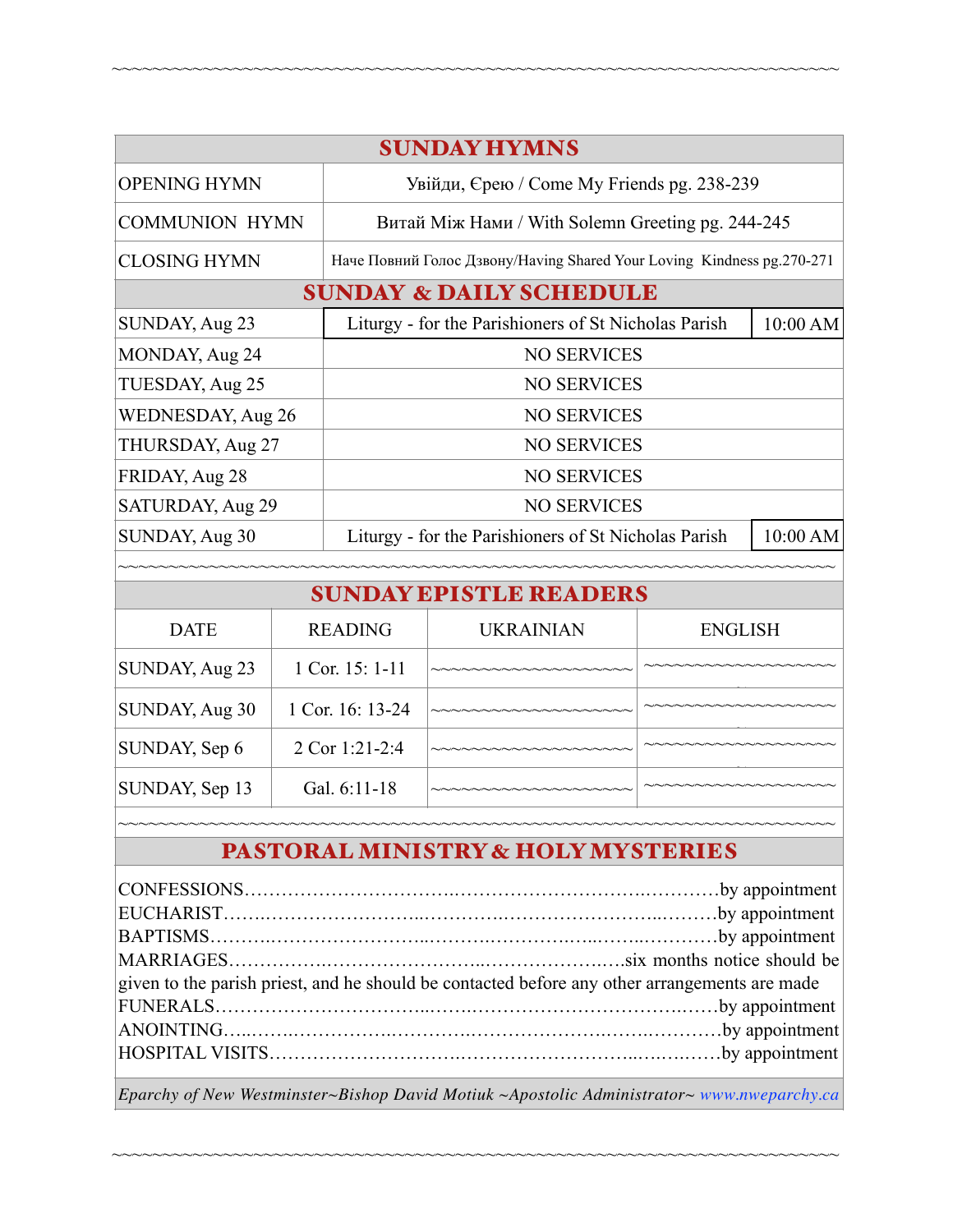### ANNOUNCEMENTS

~~~~~~~~~~~~~~~~~~~~~~~~~~~~~~~~~~~~~~~~~~~~~~~~~~~~~~~~~~~~~~~~~~~~~~~~

**HAPPY BIRTHDAY** to GRAYSON HUCULAK, MOTRIA KOROPECKY and all those who celebrated their birthdays this past week. May the Lord Our God continue to bless you abundantly and the Holy Mother of God protects you at all times. Многая Літа!

**PLEASE NOTE -** as Fr. Yuriy will be on holidays (4-28 Aug) in case of emergency please phone a hospital chaplain @ 250.889.3761.

**PRAYER REQUEST** - Please keep in your prayers SYLVIA KELLY, CHARLOTTE KRAKOWSKI, RICHARD NEWBERRY, CAROLINE SMUDY, LANCE DELVES and other members of our parish, our family and friends who are ailing, in hospitals, nursing homes and those who are not able to join actively in their community.

**BEQUESTS & WILLS -** Leaving a bequeath is a process of giving a donation through your will. It is simply a distribution from your estate to a charitable organization through your last will and testament. It can be as small or as large a donation as you wish. It is important that you talk to your lawyer about the process. In your kindness please remember St Nicholas the Wonderworker Ukrainian Catholic Church in your bequeath and will. If anyone wishes to make such a bequeath in their will, the following clause may be included or added to a will: "I give, devise, and bequeath to **St Nicholas the Wonderworker Ukrainian Catholic Parish -** *1112 Caledonia Avenue, Victoria BC, V8T 1G1*, the sum of \$ \_\_\_\_\_ (or \_\_\_\_% of my estate), to be used for the benefit of the parish and it's pastoral activities."

**LIVE STREAMING OF THE DIVINE LITURGIES -** as we start to re-open our churches to the public the live streaming of the services from St. Nicholas parish will continue as usual. Every Sunday at 10AM.

**WE SHARE THE AIR - Please keep it healthy and fragrant free. Someone in this area is** scent-sitive. The chemicals used in scented products can make some people sick, especially those with fragrance sensitivities, asthma, allergies and other respiratory ailments. PLEASE DO NOT \*wear perfume, cologne, lotion, aftershave and other fragrances; \*USE unscented personal care products. Be Sensitive to Others. Thank you for your understanding. *St. Nicholas parish.* 

**AUGUST 16 DONATIONS -** Envelope collection: \$258.00; Pre-authorized donations Aug 10 to Aug 16: \$135.00. **TOTAL: \$393.** May God bless and reward you abundantly for your generosity! May God bless and reward you abundantly for your generosity!

~~~~~~~~~~~~~~~~~~~~~~~~~~~~~~~~~~~~~~~~~~~~~~~~~~~~~~~~~~~~~~~~~~~~~~~~



**EXAMPLE ONLINE** to St. Nicholas parish: [www.canadahelps.org/en/dn/45460](http://www.canadahelps.org/en/dn/45460)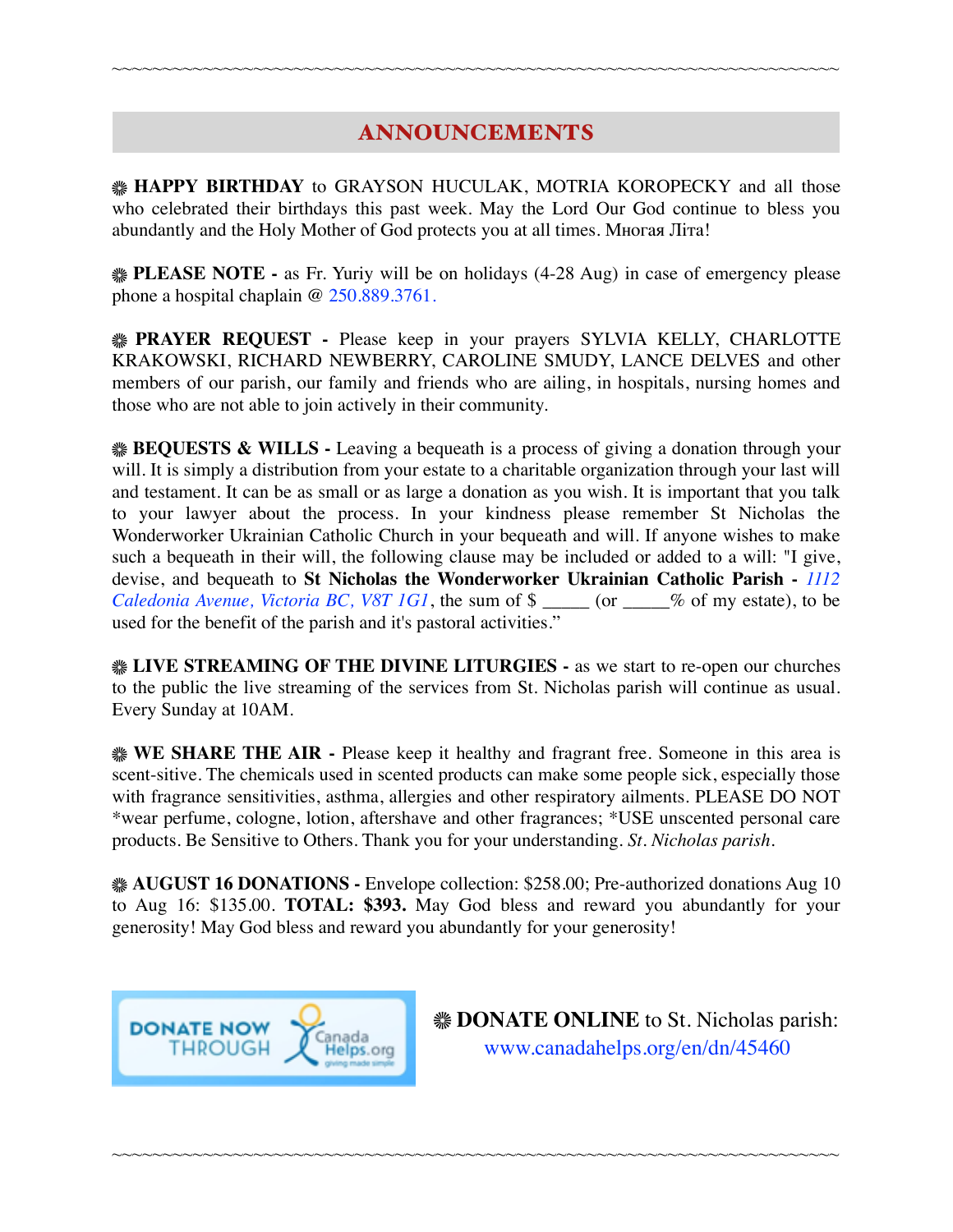## DIVINE LITURGY PROPERS

~~~~~~~~~~~~~~~~~~~~~~~~~~~~~~~~~~~~~~~~~~~~~~~~~~~~~~~~~~~~~~~~~~~~~~~~

#### *The Divine Liturgy of our Father among the Saints John Chrysostom*

**Troparion, Tone 3:** Let the heavens be glad, let the earth rejoice,\* for the Lord has done a mighty deed with His arm.\* He trampled death by death. He became the first-born of the dead;\* He saved us from the abyss of Hades\* and granted great mercy to the world.

**Troparion, Tone 1:** In giving birth you retained your virginity,\* in falling asleep you did not abandon the world, O Mother of God.\* You passed into life, for you are the Mother of Life,\* and by your prayers\* you deliver our souls from death.

**Glory: Kontakion, Tone 3:** You rose from the tomb, O compassionate Lord,\* and led us out from the gates of death.\* Today Adam exults and Eve rejoices,\* and the prophets together with the patriarchs\* unceasingly acclaim the divine might of Your power.

**Now: Kontakion, Tone 2:** The tomb and death could not hold the Mother of God,\* unceasing in her intercession and unfailing hope of patronage,\* for, as the Mother of Life, she was transferred to life\* by Him Who had dwelt in her ever-virgin womb.

**Prokeimenon, Tone 3:** Sing to our God, sing; sing to our King, sing. *Verse:* Clap your hands, all you nations; shout unto God with the voice of joy. *(Psalm 46:7,2) Verse:* My soul magnifies the Lord, and my spirit has rejoiced in God my Saviour.

**Epistle - 1 Cor. 15:1-11 - A Reading from the 1st Letter of Saint Apostle Paul to Corinthians:** Brothers and Sisters*,* now I should remind you, of the good news that I proclaimed to you, which you in turn received, in which also you stand, through which also you are being saved, if you hold firmly to the message that I proclaimed to you—unless you have come to believe in vain. For I handed on to you as of first importance what I in turn had received: that Christ died for our sins in accordance with the scriptures, and that he was buried, and that he was raised on the third day in accordance with the scriptures, and that he appeared to Cephas, then to the twelve. Then he appeared to more than five hundred brothers and sisters at one time, most of whom are still alive, though some have died. Then he appeared to James, then to all the apostles. Last of all, as to someone untimely born, he appeared also to me. For I am the least of the apostles, unfit to be called an apostle, because I persecuted the church of God. But by the grace of God I am what I am, and his grace towards me has not been in vain. On the contrary, I worked harder than any of them—though it was not I, but the grace of God that is with me. Whether then it was I or they, so we proclaim and so you have come to believe.

**Апостол - 1 Кор 15:1-11 - До Коринтян 1-e Послання Святого Апостола Павла Читання:** Браття і сестри, пригадую вам Євангелію, яку я вам проповідував, яку ви і прийняли, в якій і стоїте. Нею ви також спасаєтеся, коли держите її такою, як я вам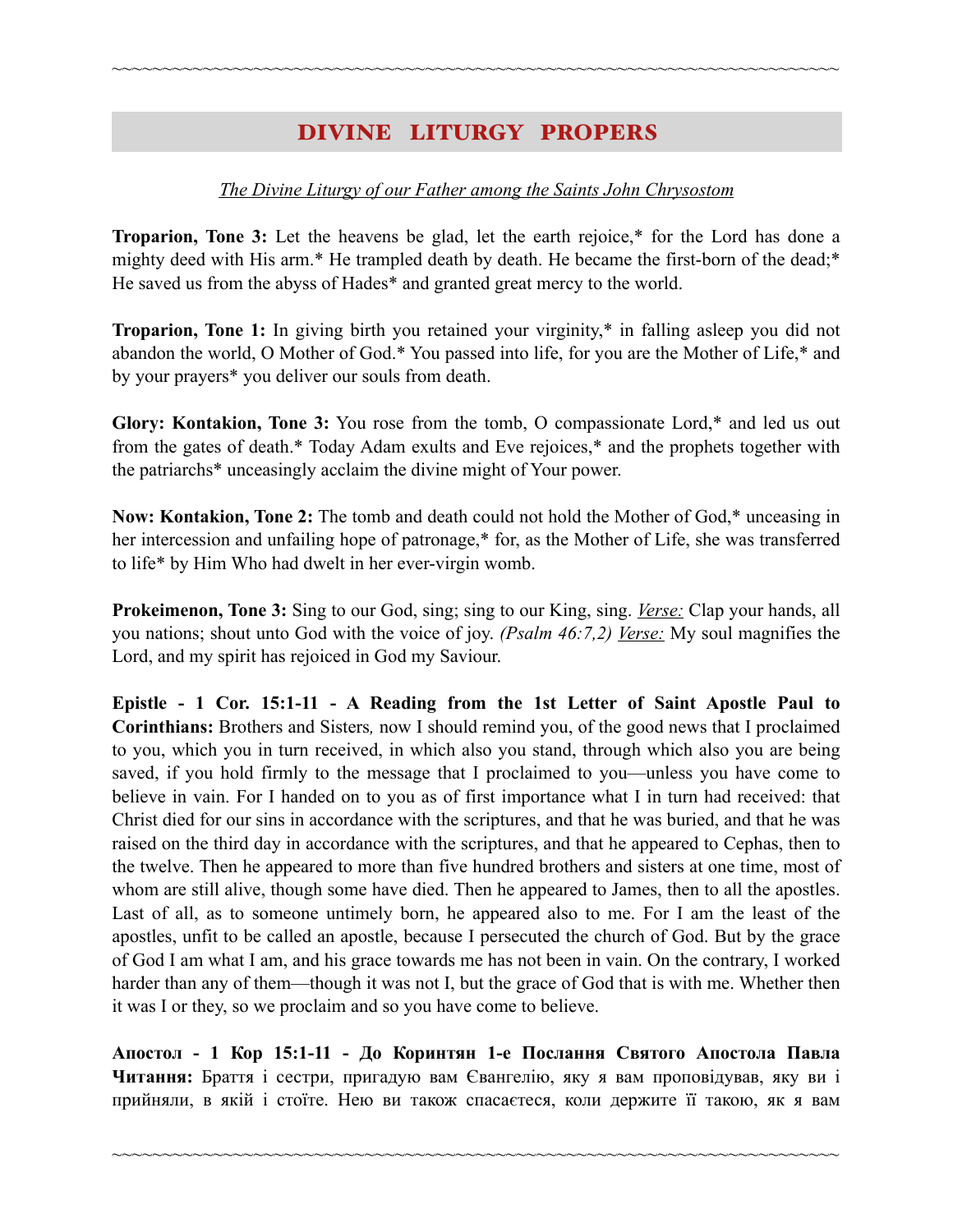проповідував; інакше ви увірували надармо. Я бо вам передав найперше те, що й сам прийняв був: що Христос умер за наші гріхи згідно з Писанням; що був похований, що воскрес третього дня за Писанням; що з'явився Кифі, потім дванадцятьом; опісля ж з'явився він більш, як п'ятистам братів разом, більшість яких живе й досі, деякі ж померли. Опісля з'явився Якову, згодом усім апостолам. А наостанку всіх, немов якомусь недоносові, з'явивсь і мені; бо я найменший з апостолів, я недостойний зватись апостолом, бо гонив Церкву Божу. Благодаттю Божою я є те, що є, а благодать його в мені не була марна; бож я працював більше всіх їх, та не я, але благодать Божа, що зо мною. Чи то я, отже, чи то вони, – так ми проповідуємо, і так ви увірували.

~~~~~~~~~~~~~~~~~~~~~~~~~~~~~~~~~~~~~~~~~~~~~~~~~~~~~~~~~~~~~~~~~~~~~~~~

**Alleluia, Tone 3:** *Verse:* In You, O Lord, have I hoped that I may not be put to shame for ever. *Verse:* Be a protector unto me, O God, and a house of refuge to save me. *(Psalm 30:2,3) Verse:* Rise up, O Lord, to the place of Your rest, You and the ark of Your holiness. *Verse:* The Lord swore an oath to David, and will not go back on His word. *(Psalm 131:8,11)* 

**Gospel - Мatthew 19:16-26 -** Now someone approached Jesus and said, "Teacher, what good must I do to gain eternal life?" He answered him, "Why do you ask me about the good? There is only One who is good. If you wish to enter into life, keep the commandments." He asked him, "Which ones?" And Jesus replied, " 'You shall not kill; you shall not commit adultery; you shall not steal; you shall not bear false witness; honor your father and your mother'; and 'you shall love your neighbor as yourself.'" The young man said to him, "All of these I have observed. What do I still lack?" Jesus said to him, "If you wish to be perfect, go, sell what you have and give to (the) poor, and you will have treasure in heaven. Then come, follow me." When the young man heard this statement, he went away sad, for he had many possessions. Then Jesus said to his disciples, "Amen, I say to you, it will be hard for one who is rich to enter the kingdom of heaven. Again I say to you, it is easier for a camel to pass through the eye of a needle than for one who is rich to enter the kingdom of God." When the disciples heard this, they were greatly astonished and said, "Who then can be saved?" Jesus looked at them and said, "For human beings this is impossible, but for God all things are possible."

**Євангеліє - Матея 19:16-26 -** І ось підійшов до Ісуса один, і сказав: Учителю Добрий, що маю зробити я доброго, щоб мати життя вічне? Він же йому відказав: Чого звеш Мене Добрим? Ніхто не є Добрий, крім Бога Самого. Коли ж хочеш ввійти до життя, то виконай заповіді. Той питає Його: Які саме? А Ісус відказав: Не вбивай, не чини перелюбу, не кради, не свідкуй неправдиво. Шануй батька та матір, і: Люби свого ближнього, як самого себе. Говорить до Нього юнак: Це я виконав все. Чого ще бракує мені? Ісус каже йому: Коли хочеш бути досконалим, піди, продай добра свої та й убогим роздай, і матимеш скарб ти на небі. Потому приходь та й іди вслід за Мною. Почувши ж юнак таке слово, відійшов, зажурившись, бо великі маєтки він мав. Ісус же сказав Своїм учням: Поправді кажу вам, що багатому трудно ввійти в Царство Небесне. Іще вам кажу: Верблюдові легше пройти через голчине вушко, ніж багатому в Боже Царство ввійти! Як учні ж Його це зачули, здивувалися дуже й сказали: Хто ж тоді може спастися? А Ісус позирнув і сказав їм: Неможливе це людям, та можливе все Богові.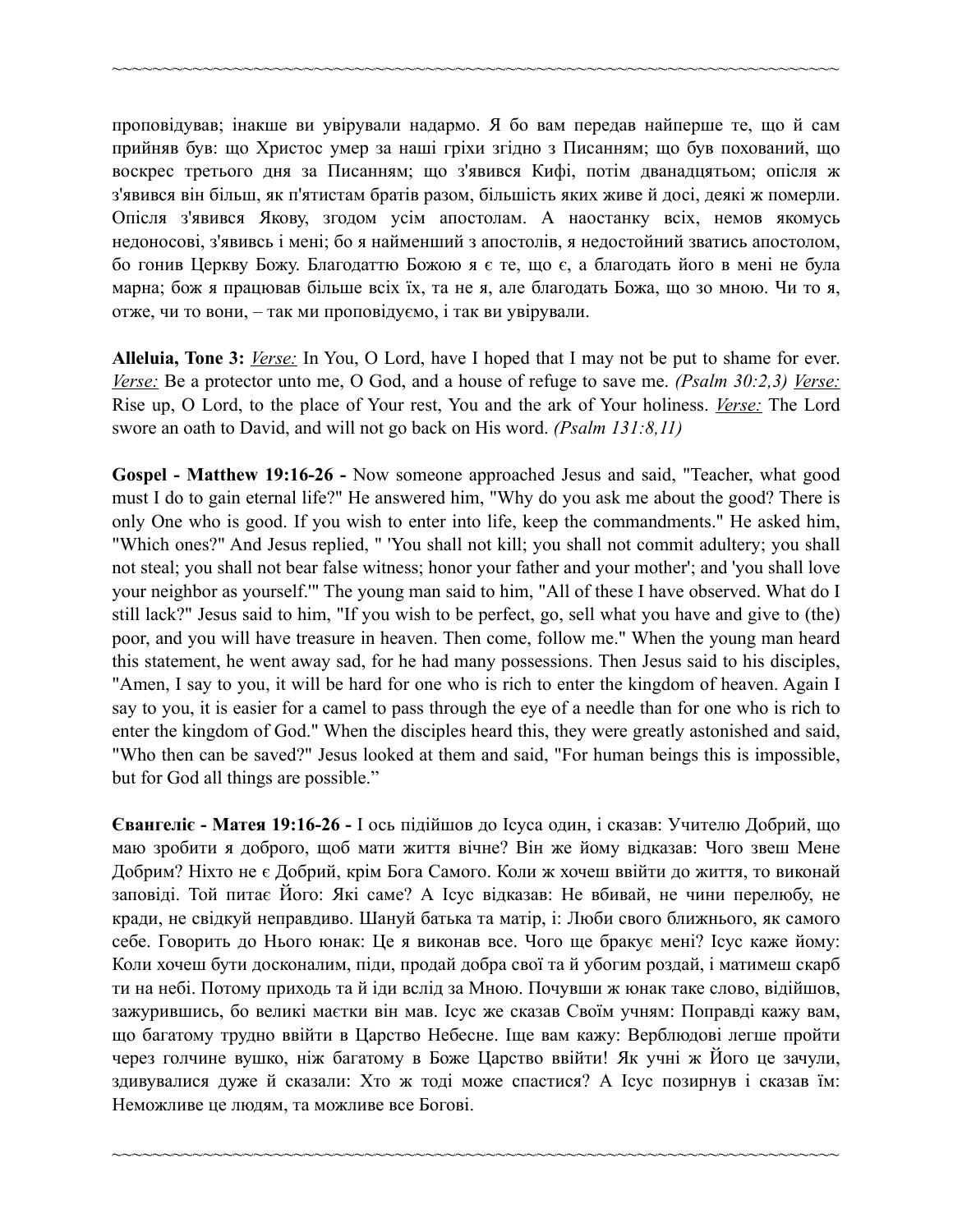*Instead of* **"It is truly..."** *we sing:* Seeing the pure one's falling asleep, angels marvelled in wonder how the Virgin could ascend from earth to heaven.

~~~~~~~~~~~~~~~~~~~~~~~~~~~~~~~~~~~~~~~~~~~~~~~~~~~~~~~~~~~~~~~~~~~~~~~~

**Irmos:** O pure Virgin, in you are conquered the bounds of nature,\* for childbirth remains virginal and death is betrothed to life.\* Virgin after childbearing and alive after death, O Mother of God,\* never cease to save your inheritance.

**Communion Hymn:** Praise the Lord from the heavens;\* praise Him in the highest. *(Psalm 148:1)*\* I will take the chalice of salvation;\* and I will call upon the name of the Lord.\* Alleluia, alleluia,\* alleluia. *(Psalm 115:13)*

### PRAYER DURING THE CORONAVIRUS OUTBREAK



Jesus Christ, you travelled through towns and villages "curing every disease and illness." At your command, the sick were made well. Come to our aid now, in the midst of the global spread of the coronavirus, that we may experience your healing love.

Heal those who are sick with the virus. May they regain their strength and health through quality medical care.

Heal us from our fear, which prevents nations from working together and neighbours from helping one another.

Heal us from our pride, which can make us claim invulnerability to a disease that knows no borders.

Stay by our side in this time of uncertainty and sorrow. Be with those who have died from the virus. May they be at rest with you in your eternal peace. Be with the families of those who are sick or have died. As they worry and grieve, defend them from illness and despair. May they know your peace. Be with the doctors, nurses, researchers and all medical professionals who seek to heal and help those affected and who put themselves at risk in the process. May they know your protection and peace. Be with our priests and spiritual care givers. May they know that they are loved and cared for.

Be with the leaders of all nations. Give them the foresight to act with charity and true concern for the well-being of the people they are meant to serve. Give them the wisdom to invest in long-term solutions that will help prepare for or prevent future outbreaks. May they know your peace, as they work together to achieve it on earth.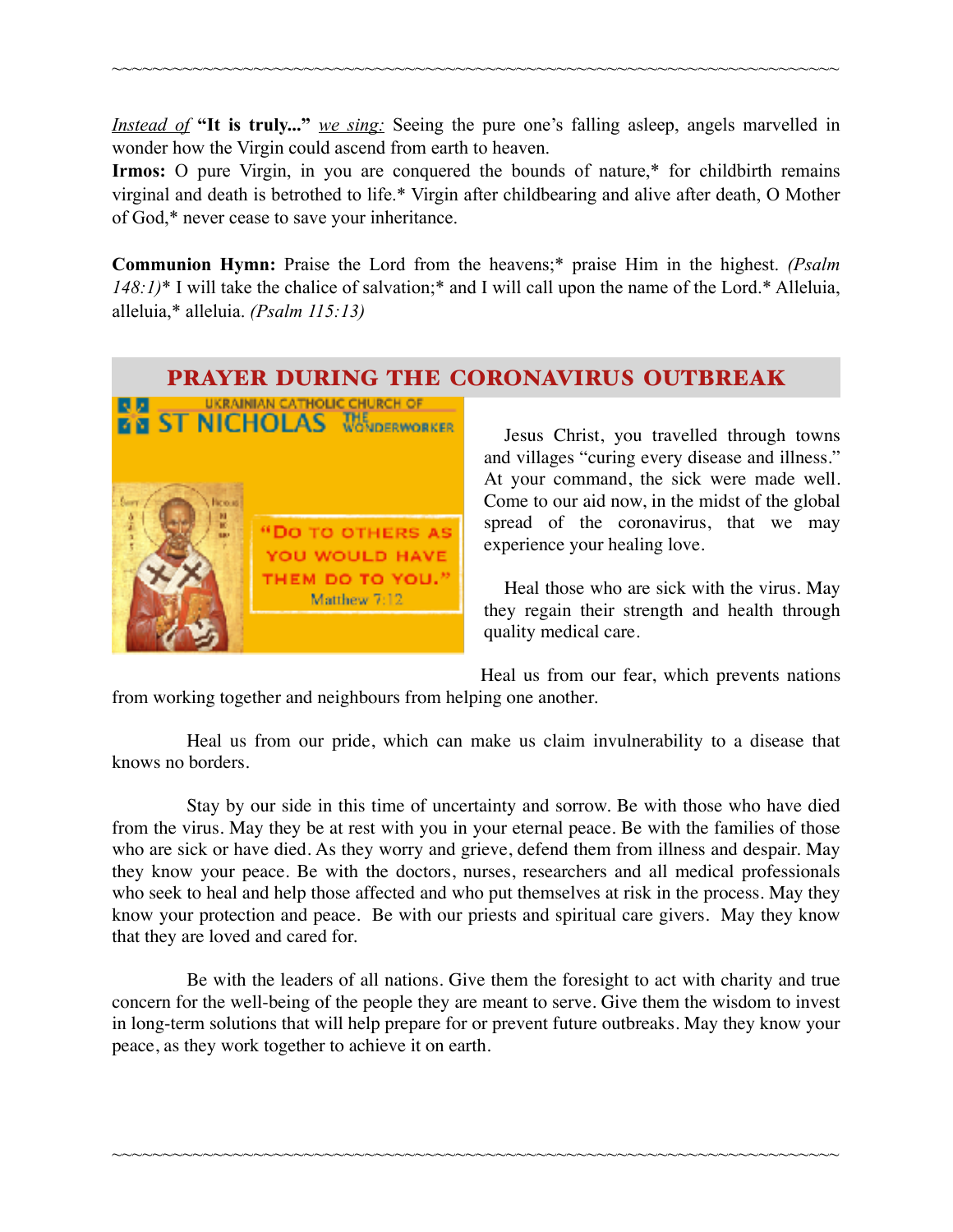Whether we are home or abroad, surrounded by many people suffering from this illness or only a few, Jesus Christ, stay with us as we endure and mourn, persist and prepare. In place of our anxiety, give us your peace.

~~~~~~~~~~~~~~~~~~~~~~~~~~~~~~~~~~~~~~~~~~~~~~~~~~~~~~~~~~~~~~~~~~~~~~~~

For You are a God of mercy, kindness, and love, and we glorify You, Father, Son, and Holy Spirit, now and for ever and ever. Amen.

### **>|< >|< >|<**

#### **МОЛИТВА ПІД ЧАС СПАЛАХУ КОРОНАВІРУСУ**

Ісусе Христе, ти подорожував по містах і селах, оздоровлюючи від хвороб і немочей. За Твоїм повелінням хворі видужували. У час пандемії коронавірусу повели цій хворобі відступити, щоб ми відчули Твою оздоровлюючу любов.

Вилікуй тих, хто хворий вірусом. Нехай вони відновлять свої сили та здоров'я завдяки якісній медичній допомозі.

Вилікуй нас від нашого страху, який заважає націям спільно працювати та сусідам допомагати один одному.

Вилікуй нас від нашої гордості, яка може змусити нас претендувати на невразливість до захворювання, що не знає меж.

Залишайся поруч у цей час невизначеності та смутку. Будь з тими, хто помер від вірусу. Нехай вони спочивають з Тобою у вічному спокої. Будь з родинами тих, хто хворий або помер, коли вони турбуються і сумують, захищай їх від хвороб і відчаю. Нехай вони знають Твій спокій.

Будь з лікарями, медсестрами, дослідниками та всіми медичними працівниками, котрі прагнуть вилікувати та допомогти постраждалим та, котрі піддають себе ризику в своїй праці. Нехай вони знають Твій захист і спокій.

Будь з нашими священиками та духовними опікунами. Нехай вони знають, що їх люблять і піклуються про них.

Будь з лідерами всіх націй. Дай їм передбачення діяти милосердно та зі справжньою турботою про добробут людей, котрим вони призначені служити. Надай їм мудрості інвестувати у довгострокові рішення, які допоможуть підготуватися або запобігти майбутнім спалахам. Нехай вони пізнають Твій мир, коли разом працюють над досягненням його на землі.

Будь ми вдома чи за кордоном, в оточенні багатьох людей, які страждають цією хворобою, або наодинці, Ісусе Христе, залишайтеся з нами, коли ми терпимо і сумуємо. Замість нашої тривоги дай нам спокій.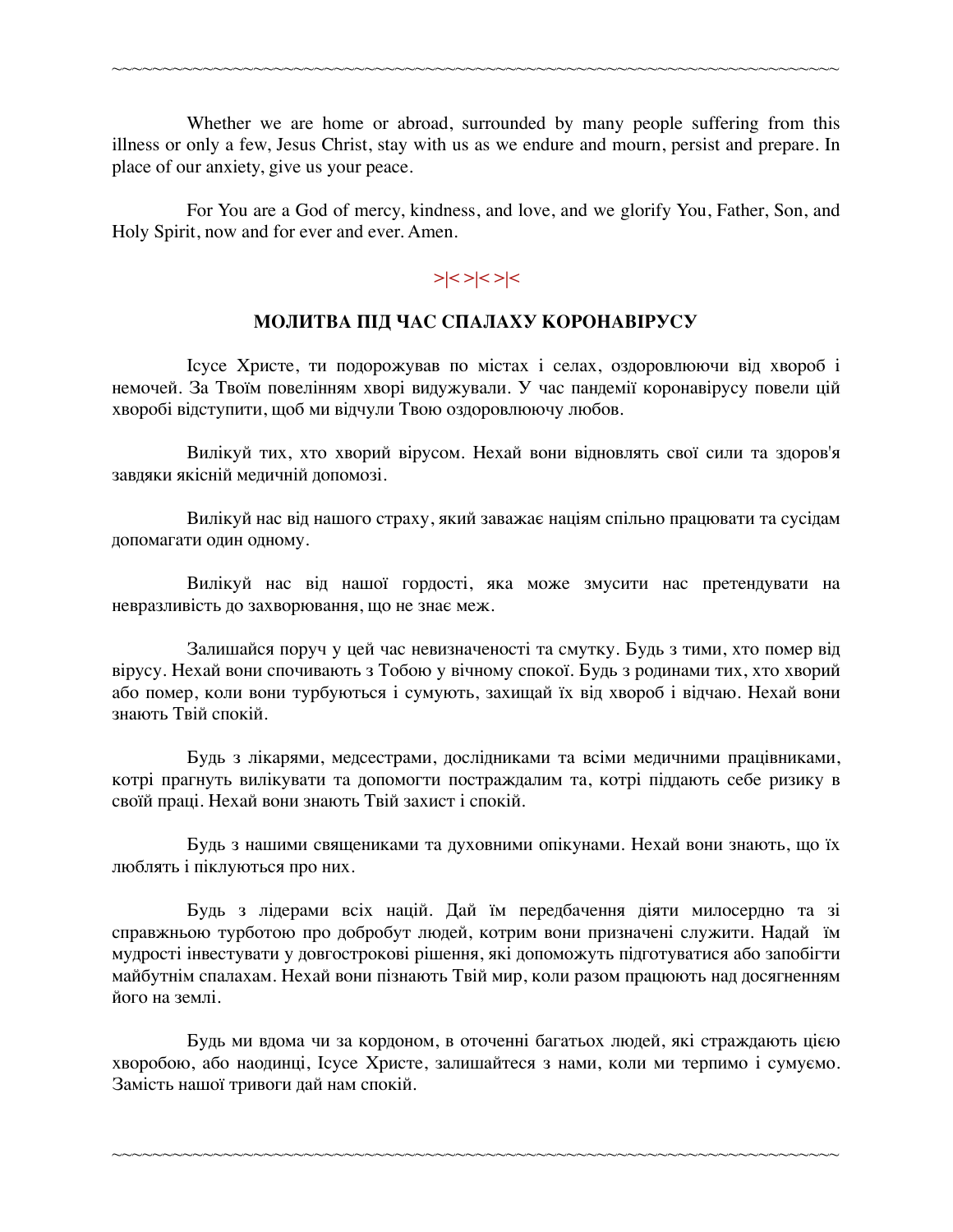Бо Ти - Бог милосердя, доброта та любов, і ми прославляємо Тебе, Отця, і Сина, і Святого Духа, нині, і повсякчас, і на віки вічні. Амінь.

~~~~~~~~~~~~~~~~~~~~~~~~~~~~~~~~~~~~~~~~~~~~~~~~~~~~~~~~~~~~~~~~~~~~~~~~

### A KEY CRITERION OF CHRISTIAN AUTHENTICITY *(by Pope Francis)*



'The pandemic is a crisis, and we do not emerge from a crisis the same as before: either we come out of it better, or we come out of it worse'

 The pandemic has exposed the plight of the poor and the great inequality that reigns in the world.

 And the virus, while it does not distinguish between people, has found, in its devastating path, great inequalities and discrimination. And it has exacerbated them!

 The response to the pandemic is therefore dual. On the one hand, it is essential to find a cure for this small but terrible virus, which has brought the whole world to its knees. On the other, we must also cure a larger virus, that of social injustice, inequality of opportunity,

marginalization, and the lack of protection for the weakest. In this dual response for healing there is a choice that, according to the Gospel, cannot be lacking: the preferential option for the poor (see Apostolic Exhortation Evangelii gaudium [EG], 195). And this is not a political option; nor is it an ideological option, a party option… no. The preferential option for the poor is at the centre of the Gospel. And the first to do this was Jesus; we heard this in the reading from the Letter to the Corinthians which was read at the beginning. Since He was rich, He made Himself poor to enrich us. He made Himself one of us and for this reason, at the centre of the Gospel, there is this option, at the centre of Jesus' proclamation.

 Christ Himself, Who is God, despoiled Himself, making Himself similar to men; and he chose not a life of privilege, but he chose the condition of a servant (cf. Phil 2:6-7). He annihilated Himself by making Himself a servant. He was born into a humble family and worked as a craftsman. At the beginning of His preaching, He announced that in the Kingdom of God the poor are blessed (cf. Mt 5:3; Lk 6:20; EG, 197). He stood among the sick, the poor, the excluded, showing them God's merciful love (cf. Catechism of the Catholic Church, 2444). And many times He was judged an impure man because He went to the sick, to lepers… and this made people impure, according to the law of the age. And He took risks to be near to the poor.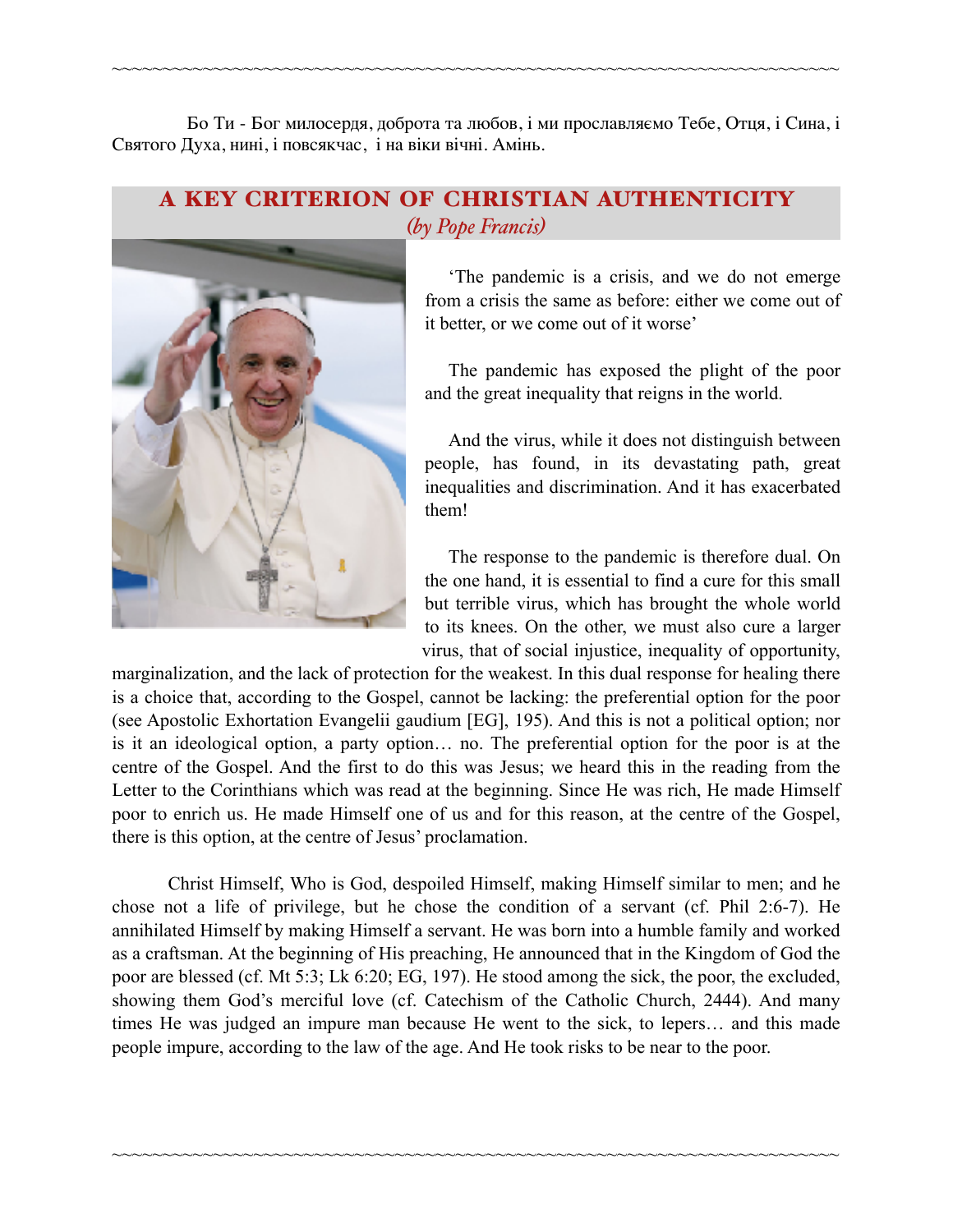Therefore, Jesus' followers recognize themselves by their closeness to the poor, the little ones, the sick and the imprisoned, the excluded and the forgotten, those without food and clothing (cf. Mt 25:31-36; CCC, 2443). We can read that famous protocol by which we will all be judged, we will all be judged.

~~~~~~~~~~~~~~~~~~~~~~~~~~~~~~~~~~~~~~~~~~~~~~~~~~~~~~~~~~~~~~~~~~~~~~~~

 It is Matthew, chapter 25. This is a key criterion of Christian authenticity (cf. Gal 2:10; EG, 195). Some mistakenly think that this preferential love for the poor is a task for the few, but in reality it is the mission of the Church as a whole, as Saint John Paul II said. (cf. St. John Paul II, Sollicitudo rei socialis, 42).

 "Each individual Christian and every community is called to be an instrument of God for the liberation and promotion of the poor society" (EG, 187).

 Faith, hope and love necessarily push us towards this preference for those most in need, 1[1] which goes beyond necessary assistance (cf. EG, 198). Indeed it implies walking together, letting ourselves be evangelized by them, who know the suffering Christ well, letting ourselves be "infected" by their experience of salvation, by their wisdom and by their creativity (see ibid). Sharing with the poor means mutual enrichment. And, if there are unhealthy social structures that prevent them from dreaming of the future, we must work together to heal them, to change them (see ibid, 195). And we are led to this by the love of Christ, Who loved us to the extreme (see Jn 13:1), and reaches the boundaries, the margins, the existential frontiers. Bringing the peripheries to the centre means focusing our life on Christ, Who "made Himself poor" for us, to enrich us "by His poverty" (2 Cor 8:9),2 as we have heard.

 We are all worried about the social consequences of the pandemic. All of us. Many people want to return to normality and resume economic activities. Certainly, but this "normality" should not include social injustices and the degradation of the environment. The pandemic is a crisis, and we do not emerge from a crisis the same as before: either we come out of it better, or we come out of it worse. We must come out of it better, to counter social injustice and environmental damage. Today we have an opportunity to build something different. For example, we can nurture an economy of the integral development of the poor, and not of providing assistance. By this I do not wish to condemn assistance: aid is important. I am thinking of the voluntary sector, which is one of the best structures of the Italian Church. Yes, aid does this, but we must go beyond this, to resolve the problems that lead us to provide aid. An economy that does not resort to remedies that in fact poison society, such as profits not linked to the creation of dignified jobs (see EG, 204). This type of profit is dissociated from the real economy, that which should bring benefits to the common people (see Encyclical Laudato si' [LS], 109), and in addition is at times indifferent to the damage inflicted to our common home. The preferential option for the poor, this ethical-social need that comes from God's love (cf. LS, 158), inspires us to conceive of and design an economy where people, and especially the poorest, are at the centre. And it also encourages us to plan the treatment of viruses by prioritizing those who are most in need. It would be sad if, for the vaccine for Covid-19, priority were to be given to the richest! It would be sad if this vaccine were to become the property of